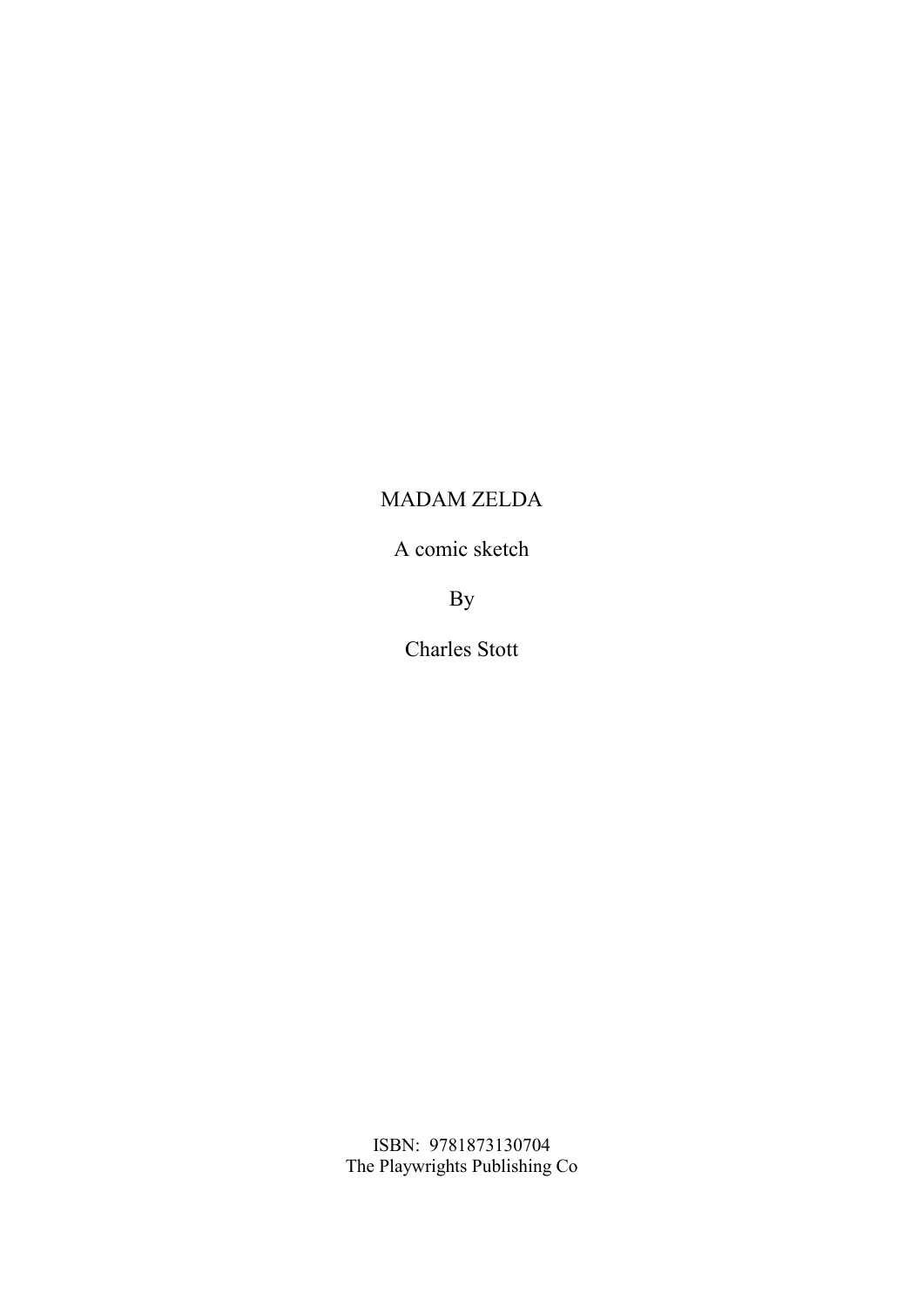## MADAME ZELDA

Performances or readings of this play may not legally take place before an audience without a licence obtainable on application to:

> The Playwrights Publishing Co., 70 Nottingham Road, Burton Joyce, Nottingham, U.K., [44] (0)1159-313356 playwrightspublishingco@yahoo.com

To avoid possible disappointment, application should be made, preferably in writing, as early as possible, stating: -

- (i) Name and address of applicant
- (ii) Name and address of Society;
- (iii) Name and address of theatre or hall where performance(s) would be held;
- (iv) Times and dates of performances.

A fee will be charged for this licence which must be paid prior to the first performance otherwise the licence is automatically cancelled and the performance becomes illegal.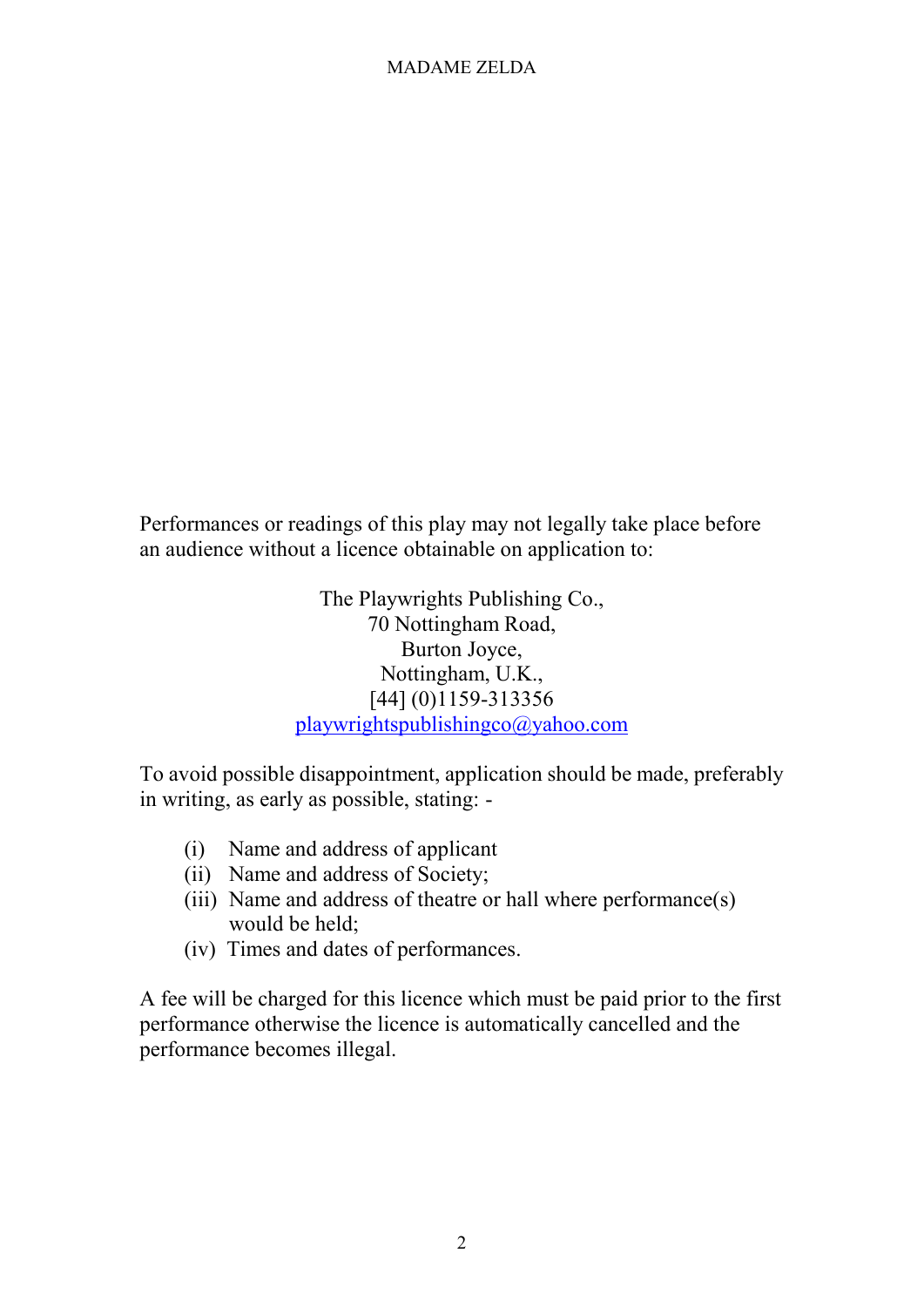## MADAME ZELDA

| Scene.      | Madame Zeldas' sitting room. Sideboard at rear. Candles<br>and incense burning. Table at front, cloth down to floor, four<br>chairs round.                                                      |
|-------------|-------------------------------------------------------------------------------------------------------------------------------------------------------------------------------------------------|
| Cast.       | Bill. 50s 60s. smartly dressed, nervous and timid.                                                                                                                                              |
|             | Zelda. Age??? Flowing flowery dress, lots of scarves.                                                                                                                                           |
| <b>Bill</b> | (Off) Hello! Anyone there? Can you hear me? Anyone<br>there?                                                                                                                                    |
| Zelda       | (Off) No need to shout dear. I'll be with you in a moment.<br>Go into the sitting room and I'll soon be with you.                                                                               |
| <b>Bill</b> | (entering) Sitting room! Is this it? I think this is a mistake.<br>What's that smell?                                                                                                           |
| Zelda       | (Off) I'm coming now William. Make yourself comfortable<br>dear. Mistake was it? Well we'll show him won't we my<br>loves. Soon be with you Bill. You don't mind me calling<br>you Bill do you? |
| Bill        | (wandering round room) How does she know my name?<br>I told her when I booked. No I didn't, I booked as Mr<br>Richards. I didn't give her my Christian name. No, I've<br>always been called     |
| Zelda       | Your mother didn't like the name Bill did she dear?<br>(entering) Here we are dear. Why was it that your mother<br>didn't like you being called Bill? Sit down dear and relax.<br>(she sits)    |
| <b>Bill</b> | How do you know my name? Good guess? You looked me<br>up in the phone book?                                                                                                                     |
| Zelda       | My dear I am Madam Zelda. I have the seeing eye. When<br>you crossed my threshold I saw everything dear. Your past,<br>your hopes, your future.                                                 |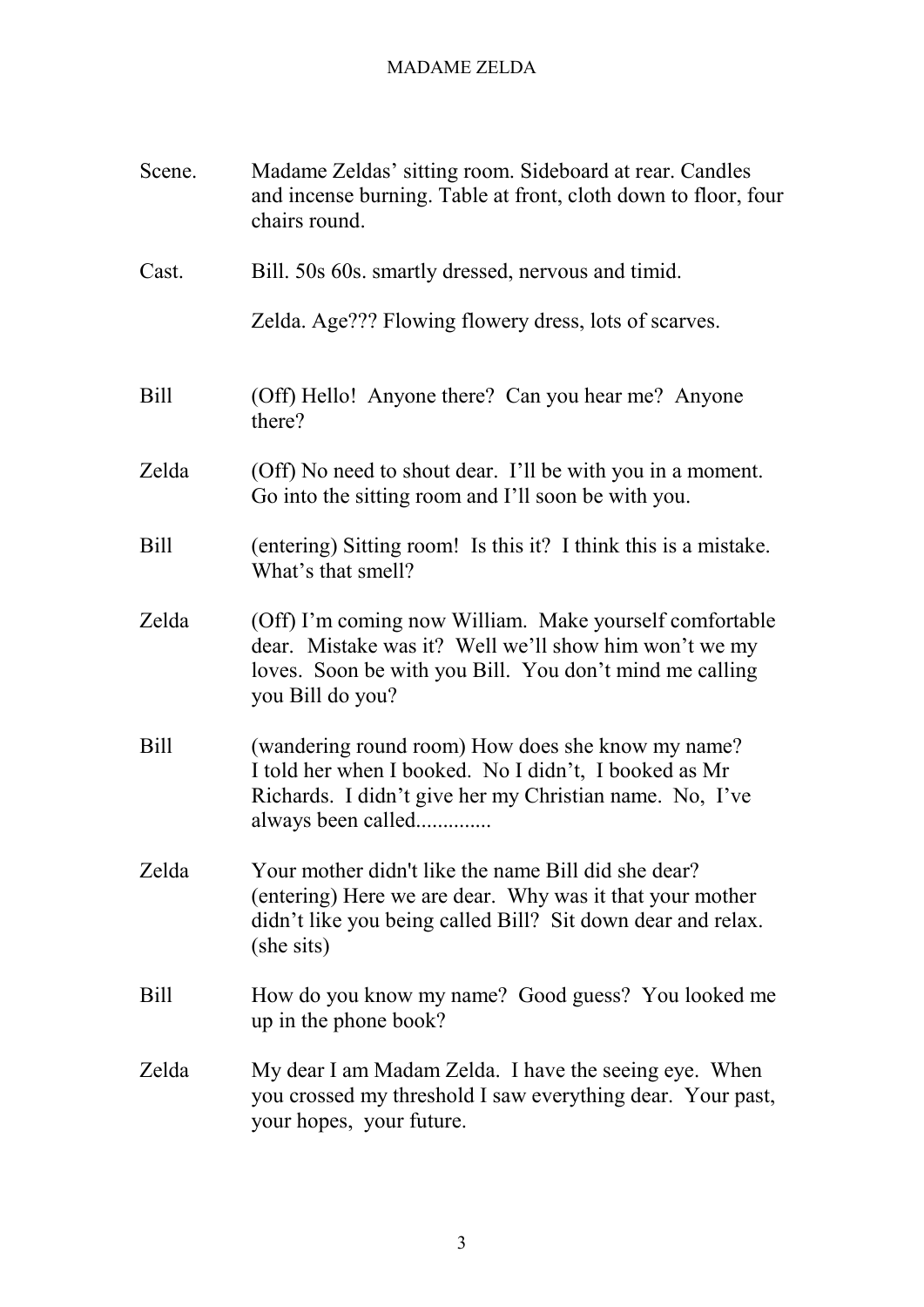## MADAME ZELDA

| <b>Bill</b> | Really! Wow! OK why am I here then? What caused me to<br>come here and see you? If you can see everything then I<br>won't need to say a word will I?                                         |
|-------------|----------------------------------------------------------------------------------------------------------------------------------------------------------------------------------------------|
| Zelda       | I can see so much but I don't know the answers to the<br>questions you seek. Only you know what you want from me<br>and the spirits dear. Now who is it you wish to contact?                 |
| Bill        | Don't you know? I thought you said you could see<br>everything.                                                                                                                              |
| Zelda       | That I do dear but there is so much in your life I cannot<br>know where to start, or who exactly it is you wish to<br>contact. Your mother? Has she passed over?                             |
| <b>Bill</b> | Mother? What do you mean passed over?                                                                                                                                                        |
| Zelda       | Has she passed over. Gone over to the other side dear.                                                                                                                                       |
| <b>Bill</b> | No she was always a United supporter. I'm a city man<br>myself. Thought you could see everything?                                                                                            |
| Zelda       | Has your mother passed away dear. I of course know the<br>answer but I need to hear it from you, that way we can build<br>trust between us. Give me your hand dear.                          |
| <b>Bill</b> | Why? What will that do? I thought I'd just come in here,<br>shuffle some cards and you'd be able to tell me what I<br>wanted to know.                                                        |
| Zelda       | If you go to the circus then you could get that, but it's only<br>mumbo-jumbo. Only I, Madam Zelda, can really contact<br>the love one who has passed away. To find the answers you<br>seek. |
| <b>Bill</b> | Who were you talking to when I arrived? If you don't mind<br>me asking.                                                                                                                      |
| Zelda       | Talking to? Ah yes my husband and my lover. I talk to<br>them all the time, they are always with me.                                                                                         |
| <b>Bill</b> | What together? I didn't notice a car outside. Doesn't your<br>husband mind that you have a lover living here?                                                                                |